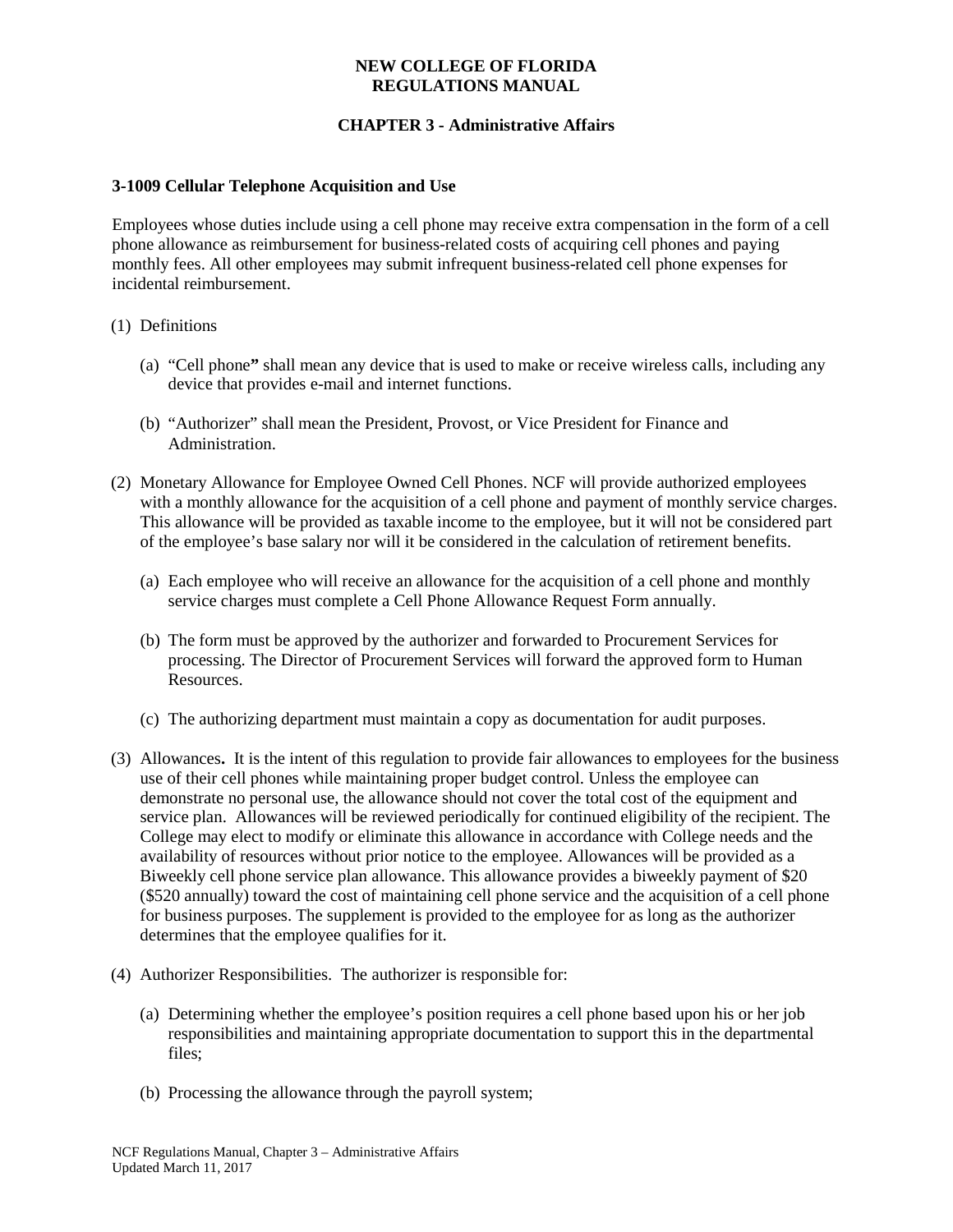### **NEW COLLEGE OF FLORIDA REGULATIONS MANUAL**

# **CHAPTER 3 - Administrative Affairs**

- (c) Ensuring that the contractor or grantor has specifically authorized the expenditure and the Office of Research Programs and Services has approved payment if a contract or grant account is charged for cell phone charges; and
- (d) Annually submitting a new Cell Phone Allowance Request Form by June 30 to the payroll office for continued payments for the new fiscal year which begins July 1.
- (5) Finance Office Responsibilities. NCF's Finance Office, in consultation with the authorizer, is responsible for ensuring that employees are familiar with the requirements of this regulation.
- (6) Employee Responsibilities. Employees are responsible for:
	- (a) Providing the authorizer with a Cell Phone Allowance Request Form each year this benefit is warranted;
	- (b) Paying all amounts due as agreed between the employee and the cell phone service provider;
	- (c) Providing NCF with the current access number of the cell phone on the Cell Phone Allowance Request Form; and
	- (d) Notifying the authorizer within five (5) working days of inactivation of the device; an employee is prohibited from continuing to collect a cell phone service plan allowance when the device is no longer active or needed for the performance of the employee's job responsibilities.
- (7) NCF Provided Cell Phones. This option provides NCF-owned cell phone equipment and service to employees when a cell phone is considered a necessary business device to carry out an employee's duties as determined by the authorizer. This is the preferred method for providing service that is associated with a very specific NCF business function (e.g. shared on-call cell phone or a cell phone handed off daily from an employee on one shift to an employee on another shift). It is expected that this option will be very limited in use. A cell phone acquired by this method is considered NCF property and is for NCF business only. The authorizer shall request assistance from the Finance Office in acquiring equipment and service.
- (8) Reimbursement for Business Calls on a Personal Cell Phone. An employee may use NCF's reimbursement process for business calls made on a personally owned cell phone for which the employee does not receive a cell phone allowance. A cell phone invoice and documentation showing the business nature of the calls must accompany the reimbursement form. This method is preferred when an employee needs to make NCF business calls on a personal cell phone of an infrequent and/or emergency nature. Since most, if not all cell phone usage plans are unlimited text and talk, the employee must show the actual per minute charge of any business call made on a personally owned cell phone.
- (9) Review and Responsibility. The Controller shall be responsible for implementing this regulation.

*Authority: Article IX, Sec. 7, Fla. Constitution; Fla. Board of Governors Regulation 1.001*